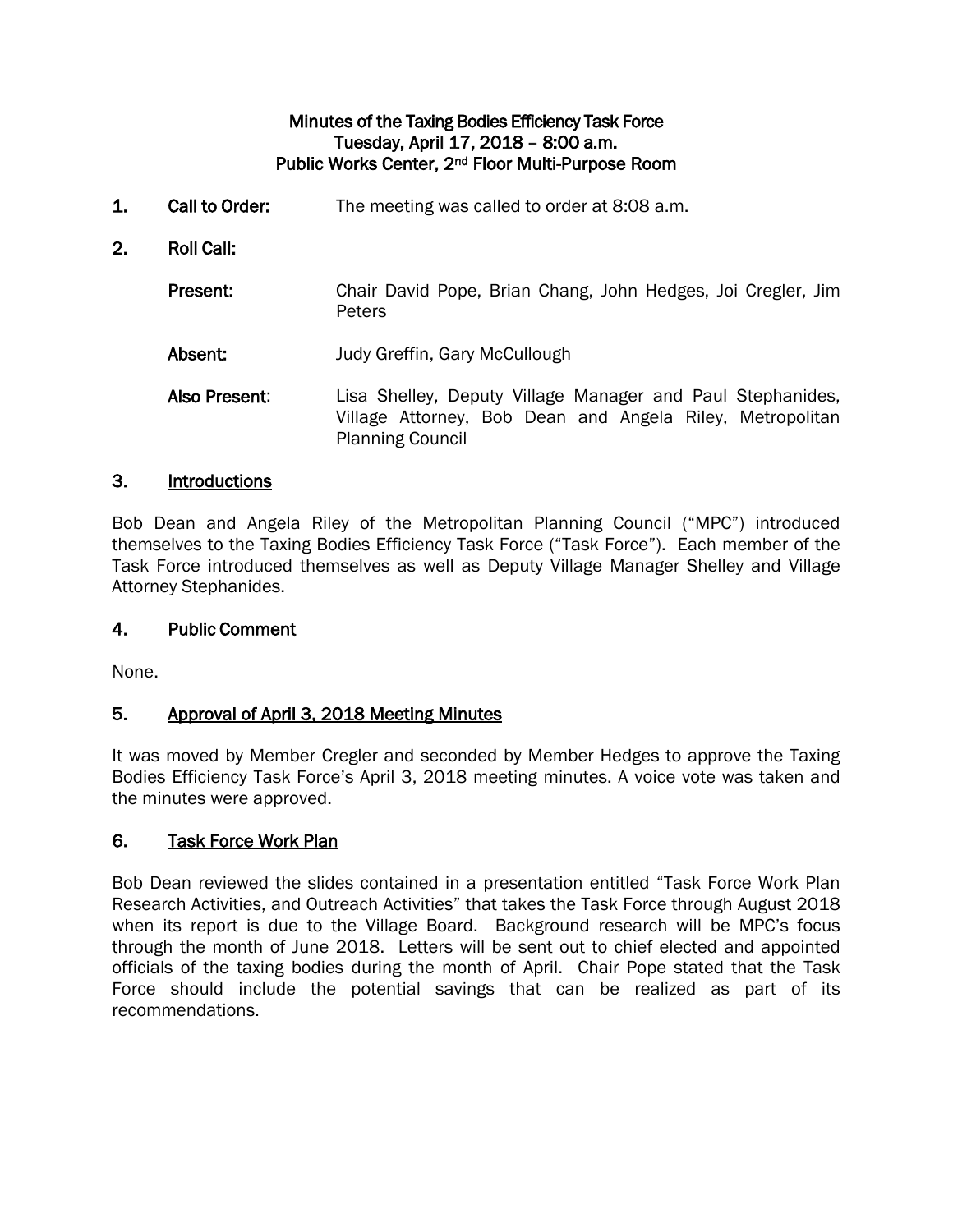## 7. Research Activities

### a. Government efficiency publications and studies

Member Hedges suggested reviewing Oak Park's history of sharing services and ways to expand sharing services. Member Cregler stated the Task Force needs more information on unfunded state mandates and ways to push against unfunded mandates.

## b. Comparable communities and case studies

Chair Pope stated that the Task Force can look at service collaboration with neighboring municipalities. The top three services that are being shared with other municipalities currently are joint dispatching, joint procurement of supplies and services, and public works operations.

## c. Financial analysis

Chair Pope suggested looking at sources of revenue other than property taxes. Member Peters stated that the sharing of services should be the focus of the Task Force because it is easy for the community to understand. Member Cregler asked that the Task Force look at how services are currently shared and ways to expand such sharing of services.

## 8. Outreach Activities

# a. Approach to other taxing bodies

The Task Force will send out letters and surveys to taxing bodies to determine current practices; potential for the sharing of services; and financial information. The survey will ask what challenges the taxing bodies are facing that effect efficiencies.

# b. Collection of public input

The Chicago Community Trust spearheaded meetings over a meal between government representatives to discuss the future of the metropolitan area that it called "On the Table." Bob Dean suggested that MPC could facilitate a similar meal "On the Table" meeting regarding the Task Force's mission with one to two persons from each taxing body and the Task Force in attendance. MPC will look to schedule such a meal meeting possibly in May. It would be a good opportunity for leaders, board members, staff, or the public to participate. MPC could pay for the meal. Topics of discussion at the meal will be ideas to improve services and lower costs.

### c. General talking points on mission of Task Force

The Task Force discussed the use of the Village's website for the collection of public comments using the I-290 project as a model. Chair Pope asked the Task Force members to create their own efficiencies lists using the handout he distributed at the last meeting.